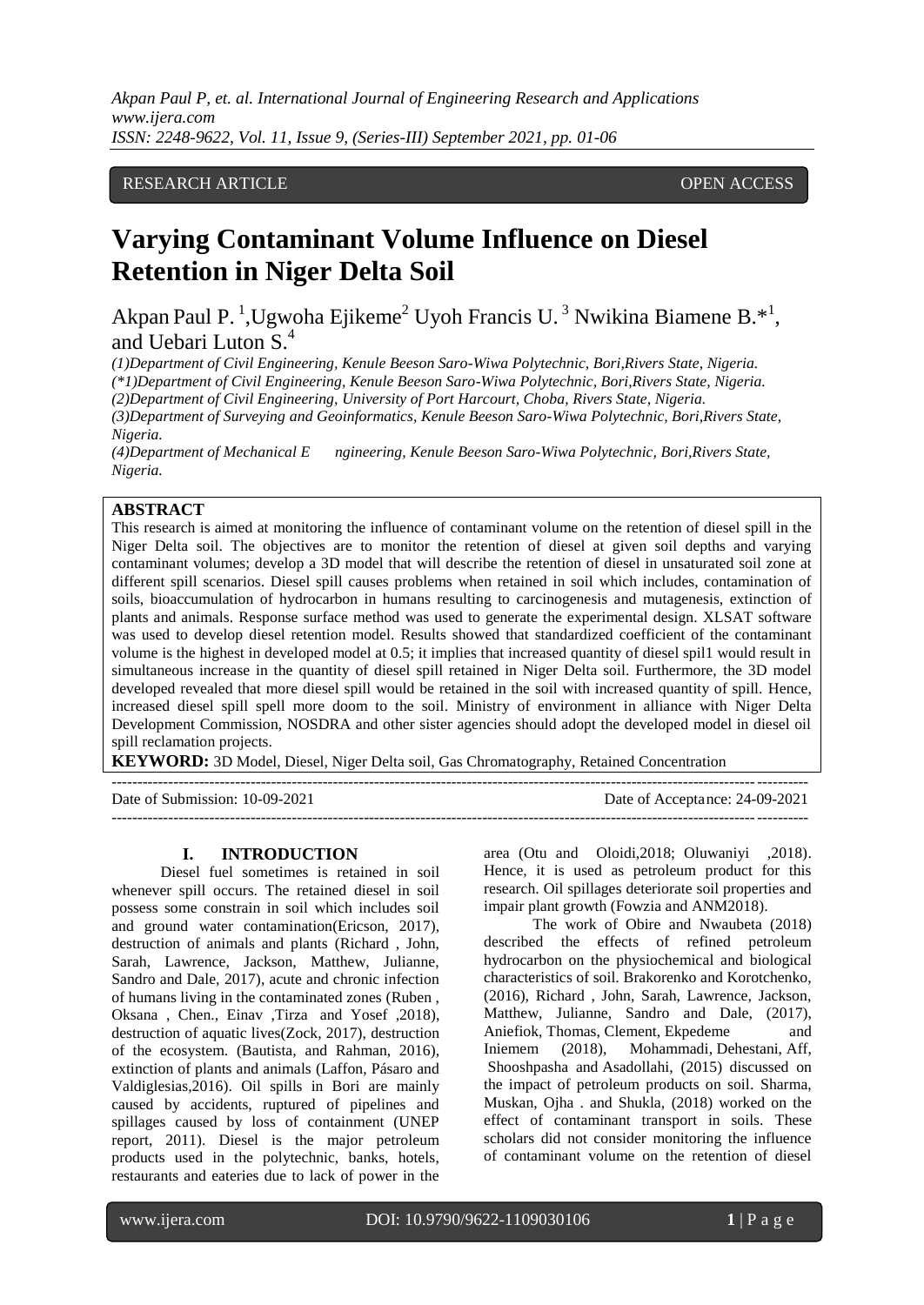fuel in a typical Niger Delta soil. Hence, the need of this research to close the identified gap.

## **II. MATERIALS**

The materials used for this research include, rain fall simulator, lysometer with a mesocosm., diesel, auger rig undisturbed soil collector, soil samples and RSM Excel Stat. Program.

# **III. METHODS**

A simple laboratory experiment was done to monitor the influence of contaminant volume on retention of petroleum products in Niger Delta soil. The experiment conducted was designed and reported by Ugwoha et al. (2016) with little modifications. Soil samples were obtained using undisturbed auger rig soil collector with mesocosm. Rainfall simulator was used to mimic rainfall at varying intensity. The washouts were properly collected and recorded. Diesel was carefully extracted from contaminated soil and water samples. Finally the total petroleum hydrocarbons (TPH) were analyzed with GC-FID methods using a gas chromatography.

XLSAT software using RSM method of a full factorial design with 3 levels was used to generate the experimental runs required to monitor the influence of varying rainfall intensity in Niger Delta soil. It was used to optimize the output variables which in this case are the leached concentrations. The input variables were soil height (1000mm), diesel contaminant (50ml, 225ml and 400ml) and rainfall intensity ranging from 5mm/hr to 10mm/hr; since the soil depth is constant it was thus neglected. Nine observations/experimental runs were generated as presented in Table 1 below.

# **MODEL ASSUMPTIONS**

The following assumptions were considered in development of the model.

- i. It was a typical Niger Delta soil.
- ii. The rain fall intensity was simulated to vary between 5mm/hr, 7.5mm/hr and 10mm/hr.
- iii. The soil depth is 1000mm.
- iv. The diesel contaminant volume vary from 50ml, 225ml and 400ml

# **IV. RESULTS AND DISCUSSIONS**

## The results are presented and discussed below. **Retained Concentrations of Total Petroleum Hydrocarbons (TPHS)**

Generally, the concentrations of TPH retained increases with increased volume of contaminant and decreases with increased rainfall intensity as shown in table 1.

| Observation | Sort order | Run order      | Repetition | Contam.<br>vol | Rainfall<br>intensity | Retained |
|-------------|------------|----------------|------------|----------------|-----------------------|----------|
| Obs1        | 1          | 1              | 1          | 50             | 5                     | 21.13    |
| Obs2        | 2          | 2              | 1          | 225            | 5                     | 27.63    |
| Obs3        | 3          | 3              |            | 400            | 5                     | 30.56    |
| Obs4        | 4          | $\overline{4}$ | 1          | 50             | 7.5                   | 15.1     |
| Obs5        | 5          | 5              |            | 225            | 7.5                   | 21.98    |
| Obs6        | 6          | 6              | 1          | 400            | 7.5                   | 556.17   |
| Obs7        | 7          | 7              |            | 50             | 10                    | 24.9     |
| Obs8        | 8          | 8              | 1          | 225            | 10                    | 21.24    |
| Obs9        | 9          | 9              |            | 400            | 10                    | 27.89    |

# **Table 1. Retained concentrations of TPH for various rainfall intensities and contamination volumes**

# **Discussion of the result in table 1**

i. Generally, the concentrations of TPH retained increases with increased contaminant volume as shown in Table 1

ii. This implies that more diesel will be retained in the soil with increase diesel spill and less diesel will be retained with increased rainfall intensity due to the soil k/d factor [\(Yang,](https://www.researchgate.net/scientific-contributions/2087860346_M_Yang) [Yang,](https://www.researchgate.net/profile/Yuesuo_Yang) [Dua](https://www.researchgate.net/profile/Xinqiang_Du)nd [Lei,](https://www.researchgate.net/scientific-contributions/2068225539_Y_Lei) 2018).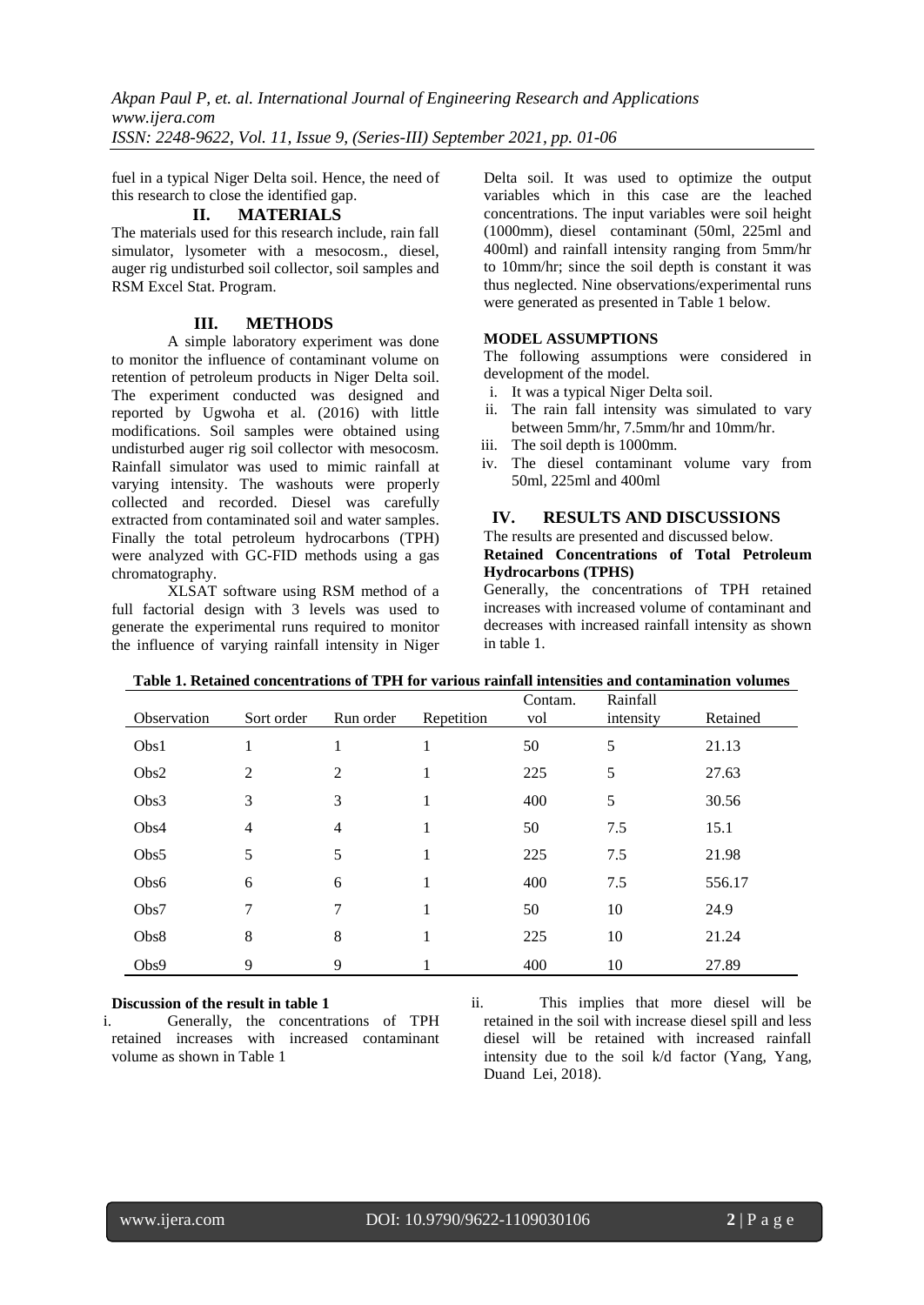

**Figure 1. Retention Concentration through varying diesel trace contaminant volumes**

# **Discussion of the result in figure 1** i. Increase in contaminant volume of diesel

from 110ml to 400ml results in a simultaneous increase in retained concentration from 100mg/l to 800mg/l as shown in Figure 1

ii. It means that an increase in contaminant volume (diesel) will impact more in Khana soil Obire and Nwaubeta, 2018).



**Retained Concentrations of Diesel**

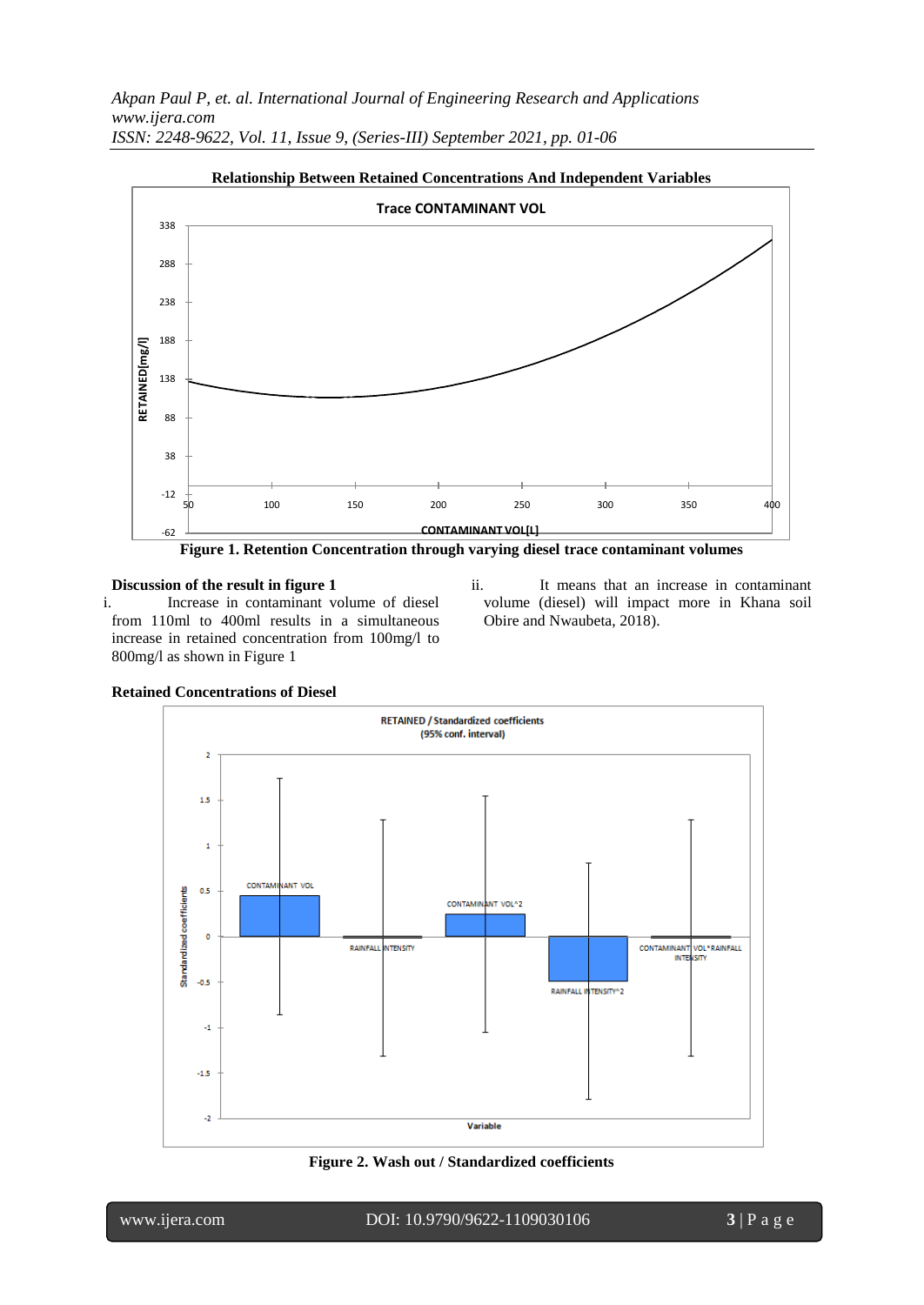## **Discussion of the result in figure 2.**

i. From figure 2, since the standardized coefficient of the contaminant volume in the model is the highest at 0.5, it implies that increase contaminant volume of the spilled diesel will result in increase quantity of retained diesel concentration in Niger Delta soil after any serious spill.



**Figure 3. Contour plot (Retained [mg/l])**

## **Discussion of the result in figure 3.**

- i. The 2D contour map of figure 3 showed the top view of the developed model.
- ii. The least contaminant volume spans within the range of -62 to 19.9 mg/l while the highest contamination spans with the range of 316.9 to 359 mg/l



**Figure 4. Contour plot (3D view)**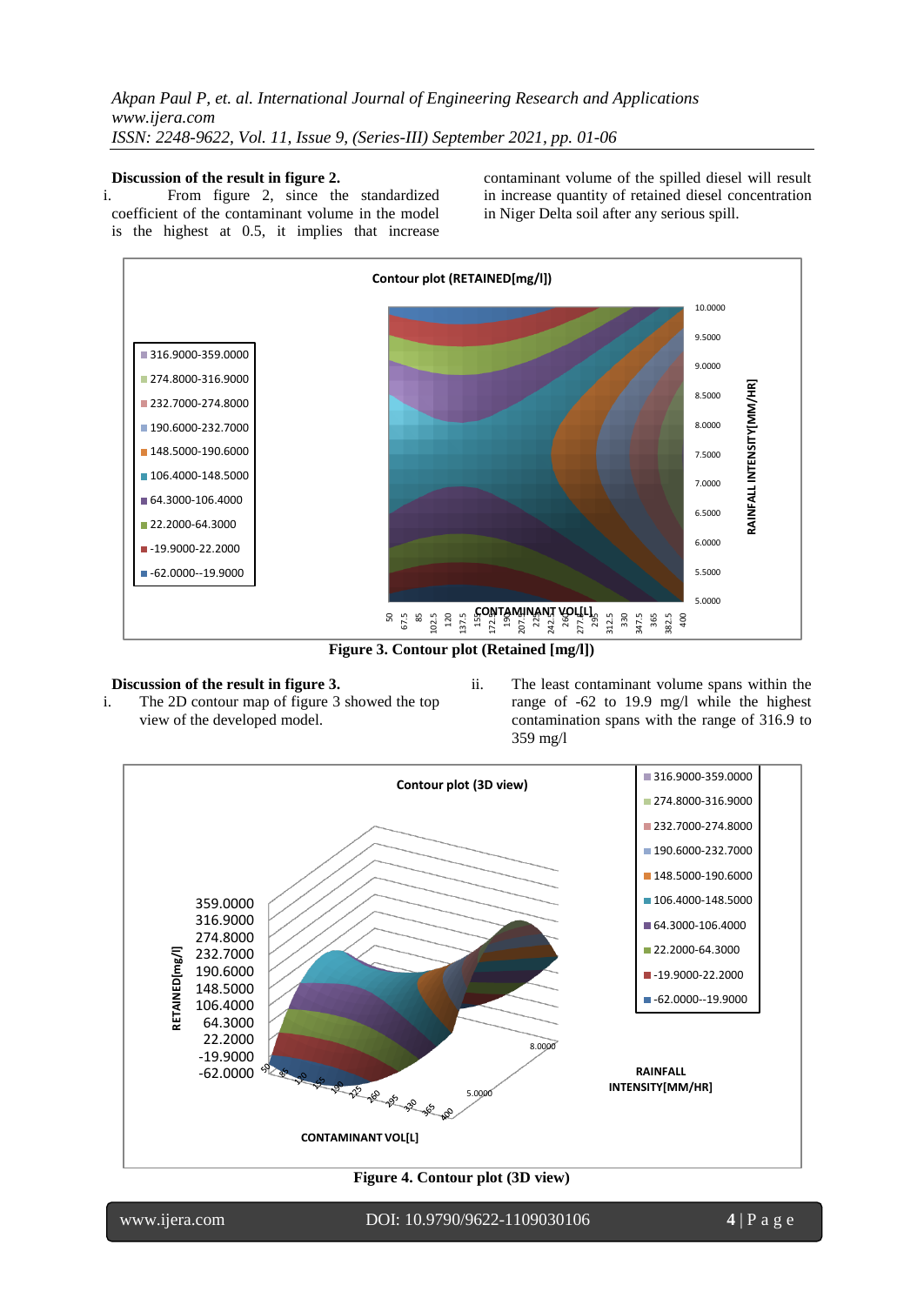### **Discussion of the result in figure 4**

- i. Figure 4 showed the 3D view of the developed model.
- ii. The contour plot showed the highest and lowest leached concentration with a green and blue colour respectively. See the 3D view of the contour plot in figure 4.

## **V. CONCLUSION**

Increased quantity of diesel spil1 would result in simultaneous increase in the quantity of diesel spill retained in Niger Delta soil due to the soil's k/d factor [\(Yang,](https://www.researchgate.net/profile/Yuesuo_Yang) [Dua](https://www.researchgate.net/profile/Xinqiang_Du)nd [Lei,](https://www.researchgate.net/scientific-contributions/2068225539_Y_Lei) 2018).

Since the standardized coefficient of the contaminant volume is the highest in developed model at 0.5, it implies that increase contaminant volume of spilled diesel will result in increase quantity of retained diesel concentration in Niger Delta soil after any serious spill.

The developed 3D model in figure 4 showed that increased contaminant volume consequently result in increased retained concentration of diesel in soil.

## **VI. RECOMMENDATION**

I recommend that Khana Local government in alliance with national oil spill detection regulation agency(NOSDRA) should implement the developed diesel retention concentration model as it will help to optimally reclaim diesel spilled contaminated land and satisfy ISO 14001:2015 requirements.

## **CONTRIBUTION TO KNOWLEDGE**

In view of this research, best containment technique for cleanup of diesel contaminated soil in Niger Delta is achievable and it agrees with the implementation of environmental management system as per clause 5, 6,7, 8,9 and 10 of ISO14001:2015.

## **REFERENCES**

- [1]. Aniefiok E. I. [,](http://pubs.sciepub.com/jephh/6/2/2/#Cor) Thomas A. H., Clement O. O., Ekpedeme R. A.&Iniemem J. I. (2018) Petroleum Hydrocarbons Contamination of Surface Water and Groundwater in The Niger Delta Region of Nigeria, *Journal of Environment Pollution and Human Health***. 2018**, 6(2), 51-61. DOI: 10.12691/jephh-6-2-2.
- [2]. Bautista, H. & Rahman, K. M. (2016).Effects of Crude Oil Pollution in the Tropical Rainforest Biodiversity of Ecuadorian Amazon Region*. Journal of Biodiversity and Environmental Sciences.*8 (2): 249–254.
- [3]. Brakorenko N.N. & Korotchenko T.V. (2016). Impact of petroleum products on soil composition and physical-chemical

properties, *[IOP Conference Series: Earth and](http://iopscience.iop.org/journal/1755-1315)  [Environmental Science](http://iopscience.iop.org/journal/1755-1315)*, [33](http://iopscience.iop.org/volume/1755-1315/33) (1).

- [4]. Chegenizadeh B. G. & Hamid N.,(2014). The Prediction of Contaminant Transport Through Soil: A Novel Two Dimensional Model Approach Amin. *J Civil Environ Eng* , 4(2).
- [5]. [http://dx.doi.org/10.4172/2165-](http://dx.doi.org/10.4172/2165-784X.1000138) [784X.1000138.](http://dx.doi.org/10.4172/2165-784X.1000138)
- [6]. *Ericson D.F.K.(2017).*Quality of Petroleum Products: A Case Study of Liberia (September 2015 to December 2015), *Journal of Natural Science Research*,7(24).
- [7]. Fowzia A. & ANM F.(2018). A Review on Environmental Contamination of Petroleum Hydrocarbons and its Biodegradation.*Int J Environ Sci Nat Res* 11(3): IJESNR.MS.ID.555811.
- [8]. Jian L. , Omar B. W., Saeed M. A.& Sokrates T. P. (2018).Wettability Alteration and Enhanced Oil Recovery Induced by Proximal Adsorption ,  $Cl^-$ ,  $Ca^{2+}$ , Mg<sup>2+</sup>, and SO2<sup>−</sup> <sup>4</sup> Ions on Calcite, *Journal of physical review Applied,* 10**,** 034064.
- [9]. Laffon, B., Pásaro, E. & Valdiglesias, V. (2016). Effects of Exposure to Oil Spills on Human Health: Updated Review. *Journal of Toxicology and Environmental Health*, Part B. 19.1-24. 10.1080/10937404.2016.1168730.
- [10]. [Mohammadi](https://ascelibrary.org/author/Mohammadi%2C+A) A., [Dehestani](https://ascelibrary.org/author/Dehestani%2C+M) M., Aff. M. A., [Shooshpasha](https://ascelibrary.org/author/Shooshpasha%2C+I) I. & [Asadollahi](https://ascelibrary.org/author/Asadollahi%2C+S) A. (2015). Mechanical Properties of Sandy Soil Stabilized with Modified Sulfur. *Journal of materials in civil engineering, 27*(4).
- [11]. Obire, O. & Nwaubeta, O. (2018).Effects of Refined Petroleum Hydrocarbon on Soil Physicochemical and Bacteriological Characteristics.*Journal of Applied Sciences & Environmental Management,* 6(1), June, pp. 39-44.
- [12]. Oluwaniyi O. (2018). The role of multinational oil corporations (MNOCs) in Nigeria: more exploitation equals less development of oil-rich Niger Delta region, *Review of African Political Economy*, 45:158, 558-573, DOI: 10.1080/03056244.2018.1546687
- [13]. Otu E.E. AND Oloidi W. (2018) Pollution Resulting from Oil Exploration and Plastic Disposal in Niger-Delta Nigeria Biodynamics And Artist's Recycling Methods as Control Measures, *Global Journal of Social Sciences*. (17): 31-40, DOI: https://dx.doi.org/10.4314/gjss.v17i1.4
- [14]. http: www.globaljournalseries.com; [Info@globaljournalseries.com](mailto:Info@globaljournalseries.com)